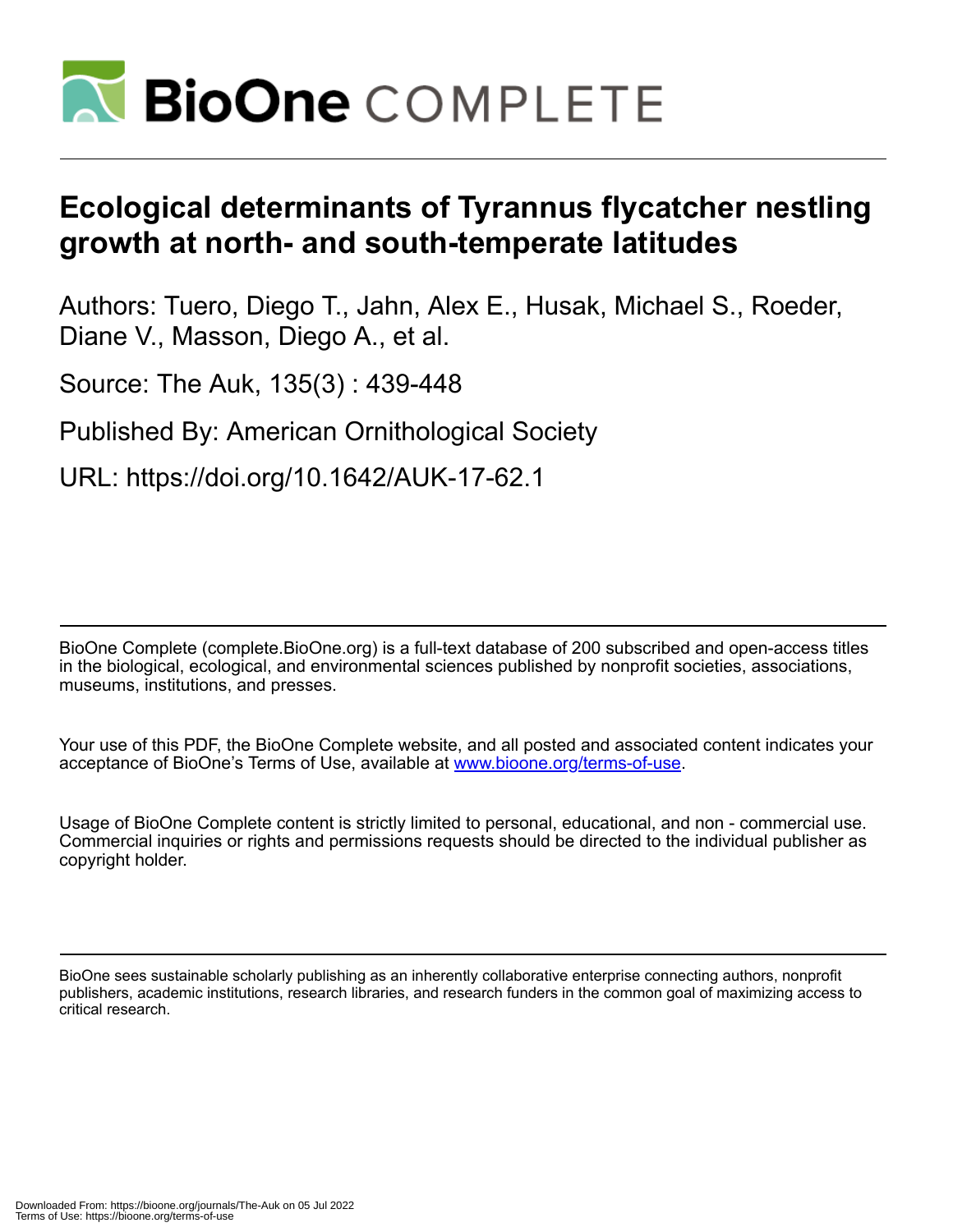

RESEARCH ARTICLE

# Ecological determinants of Tyrannus flycatcher nestling growth at northand south-temperate latitudes

# Diego T. Tuero,<sup>1</sup>\* Alex E. Jahn,<sup>2</sup> Michael S. Husak,<sup>3</sup> Diane V. Roeder,<sup>3</sup> Diego A. Masson,<sup>4</sup> Florencia M. Pucheta,<sup>1</sup> Tyler J. Michels,<sup>5</sup> Aaron Quickle,<sup>3</sup> Julián Q. Vidoz,<sup>6</sup> Marisol Domínguez,<sup>1</sup> and Juan C. Reboreda<sup>1</sup>

<sup>1</sup> Departamento de Ecología Genética y Evolución and IEGEBA-CONICET, Facultad de Ciencias Exactas y Naturales, Ciudad<br>Universitaria, Universidad de Buenos Aires y CONICET, Buenos Aires, Argentina

<sup>2</sup> Smithsonian Conservation Biology Institute, National Zoological Park, Washington, DC, USA  $^3$  Department of Agriculture and Biological Sciences, Cameron University, Lawton, Oklahoma, USA  $^4$  Facultad de Ciencias Nat

\* Corresponding author: [dttuero@ege.fcen.uba.ar](mailto:dttuero@ege.fcen.uba.ar)

Submitted April 7, 2017; Accepted February 6, 2018; Published April 18, 2018

#### ABSTRACT

An organism's life history strategy is made up of a suite of physiological, behavioral, and ecological traits, which vary at both the interspecific and intraspecific levels in accordance with selective pressures operating on individuals. For birds, 2 primary ecological factors have been proposed to explain intraspecific and interspecific variation in nestling growth: nest predation and food availability. Individual nestling growth rates have important consequences for overall fitness because growth speed could influence subsequent reproductive performance and survival. We studied the relationship between ecological factors (i.e. precipitation level and predation rate) and nestling growth patterns of 2 New World flycatcher species (Tyrannidae) of the genus Tyrannus (Fork-tailed Flycatcher [T. savana] and Scissor-tailed Flycatcher [T. forficatus]) breeding at south- and north-temperate latitudes. We tested the hypothesis that nestling growth rates are driven by nest predation rates and predicted that nestling growth rates would be higher in species experiencing higher nest predation rates. We also tested the hypothesis that nestling growth rates are related to precipitation levels (a proxy for food abundance) and predicted that nestling growth rates would be higher at sites with higher precipitation levels. Growth rate was not associated with predation rate, but it varied with precipitation level, with faster nestling growth rates during wet years for the Scissor-tailed Flycatcher living at north-temperate latitudes. Among species, similar growth rates were found during wet years. These results indicate that, at least as proximate causes, precipitation explains intraspecific and interspecific growth rate variation in Tyrannus species to a larger degree than predation. Additionally, the variation in growth rate we observed between wet and dry years indicates a high level of plasticity in growth rate in this group of insectivorous birds.

Keywords: Argentina, life history, growth rate, Oklahoma, predation, rain, Tyrannidae

## Determinantes ecológicos del crecimiento del pichón de Tyrannus flycatcher en latitudes templadas del norte y del sur

#### RESUMEN

La estrategia de historia de vida de un organismo se compone de un conjunto de caracteres fisiológicos, comportamentales y ecológicos, los cuales varían tanto a nivel intra como inter-especifico de acuerdo a la presión selectiva que opera sobre los individuos. En aves, se han propuesto dos factores ecológicos principales para explicar la variación intra e inter-especifica en el crecimiento de los pichones: la predación de nidos y la disponibilidad de alimento. Las tasas de crecimiento individuales de los pichones tienen importantes consecuencias sobre el éxito reproductivo debido a que la velocidad del crecimiento influye en el posterior rendimiento reproductivo y en la supervivencia. En el presente trabajo, estudiamos la relación entre factores ecológicos (e.g. nivel de precipitaciones y tasa de predacion), y los patrones de crecimiento de pichones de dos especies de Atrapamoscas del Nuevo Mundo ´ (Tyrannidae) del género Tyrannus (la Tijereta, T. savana y la Tijereta rosada, T. forficatus) que se reproducen a latitudes temperadas del norte y del sur. Se puso a prueba la hipótesis que la tasa de crecimiento de los pichones está influenciada por la tasa de predación de nidos y predecimos que el crecimiento de los pichones sería más rápido en especies que experimentan altas tasas de predación. También, se puso a prueba la hipótesis que la tasa de crecimiento de los pichones está relacionada con los niveles de precipitaciones (estimador de la abundancia de alimento) y predecimos que la tasa de crecimiento de los pichones sería mayor en sitios con mayores niveles de precipitaciones. La tasa de crecimiento no estuvo asociada con la tasa de predacion en ninguna de las especies estudiadas, pero su ´

Q 2018 American Ornithological Society. ISSN 0004-8038, electronic ISSN 1938-4254

Direct all requests to reproduce journal content to the AOS Publications Office at pubs@americanornithology.org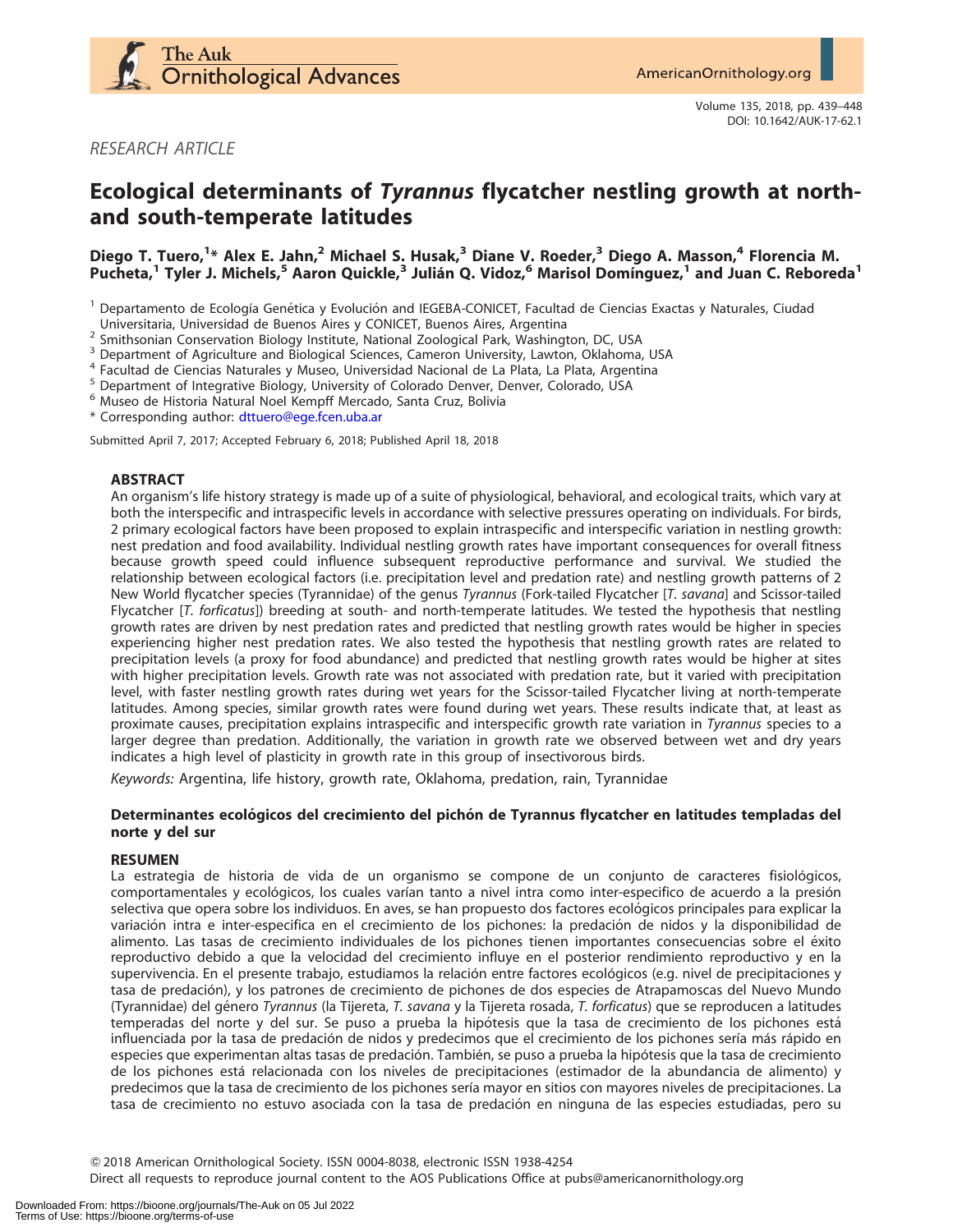variacion estuvo relacionada con los niveles de precipitaciones. La tasa de crecimiento de los pichones fue mayor ´ durante los años húmedos para la Tijereta rosada que vive en latitudes temperadas del norte. La tasa de crecimiento entre especies fue similar durante los años húmedos. Estos resultados indican que, por lo menos en una escala de tiempo ecológica, las precipitaciones explican la variación en la tasa de crecimiento tanto intra como inter-especifica en mayor grado que la predación en estas especies de Tyrannus. Finalmente, la variación en la tasa de crecimiento observada entre años secos y húmedos indica una alta plasticidad fenotípica en la tasa de crecimiento en este grupo de aves insectívoras.

Palabras claves: Argentina, historia de vida, tasa de crecimiento, Oklahoma, predación, precipitación, Tyrannidae

#### INTRODUCTION

Life history traits are shaped by a suite of ecological factors at both ecological and evolutionary time scales. Food availability and predation rate often result in life history trait variation at both interspecific and intraspecific levels (Stearns 1992, Martin 1995). In birds, life history trait variation has been observed in clutch size, offspring number, and growth patterns (Simons and Martin 1990, Yom-Tov et al. 1994, Martin 2004, Auer et al. 2007, Jetz et al. 2008, Mainwaring and Hartley 2012). The evolution of these traits may be influenced by tradeoffs between growth rate and other life history traits (Metcalfe and Monaghan 2003) or by physiological constraints that limit their evolution (West et al. 2001). However, potential factors determining interspecific variation in life history traits in Neotropical bird species remain poorly understood (Martin 2004, Robinson et al. 2010), primarily due to a gap in research on interspecific variation in life history strategies across a wide range of taxa with different diets, breeding strategies, and habitat requirements.

Nestling growth has been shown to be a particularly important component of a bird's life history strategy, since it may have important consequences throughout the life of a bird. Growth rates can be constrained, as occurs when sibling competition is strong (Royle et al. 1999) and can be restricted by physiological limitations (Stearns 1992). Deficient growth during the nestling period may have negative consequences for adult fecundity (Richner 1989, Blount et al. 2006) and fitness (Arendt 1997, Lindström 1999, Metcalfe and Monaghan 2003). Growth in suboptimal conditions may also result in lower juvenile mass (Naef-Daenzer and Keller 1999) and higher juvenile mortality after independence (de Kogel 1997, Bouwhuis et al. 2015, Jones et al. 2016). In contrast, faster nestling growth is associated with a shorter lifespan or lower reproductive performance (Metcalfe and Monaghan 2001, 2003). Nevertheless, growth rates can increase when faster growth results in fitness benefits (Arendt 1997). For these reasons, nestling growth rates are usually the optimum for a given set of conditions and not necessarily the maximum possible (Arendt 1997, Nylin and Gotthard 1998; reviewed by Dmitriew 2011).

Because of the importance of nestling growth on fitness, identifying the drivers that affect it at both evolutionary

and ecological timescales has been a subject of intense study for decades. One of the most important factors affecting growth rate among bird species over evolutionary time appears to be predation (Dmitriew 2011, Martin et al. 2011, Mainwaring and Hartley 2012, Martin 2015). Martin et al. (2011) have shown that high nest predation rates are an important evolutionary force, resulting in increased growth rates among avian species. Nestlings of species with fast growth rates are exposed to predation risk for a shorter amount of time because they spend less time in the nest (Ricklefs et al. 1998, Remeš and Martin 2002, Remeš and Matysiokova´ 2016). However, this can result in a lower body mass at fledging (Remeš and Martin 2002, Cheng and Martin 2012, Remeš and Matysioková 2016), which may in turn constrain nestling growth rate because adult size correlates positively with fitness (Roff 1992).

Food availability has also been identified as a key determinant of nestling growth rate (Simons and Martin 1990, Keller and VanNoordwijk 1994, Turner and McCarty 1997, Gebhardt and Richner 1998, Naef-Daenzer and Keller 1999). Both nestling mass (Turner and McCarty 1997) and survival (Simons and Martin 1990) are negatively affected when food availability is low. Birds raised on nutritionally poor diets may have reduced learning performance during adulthood (Fisher et al. 2006) as a result of developmental stress with lasting effects on brain structure (Nowicki et al. 2002), having significantly higher resting metabolic rates (Criscuolo et al. 2008) and reduced exploratory behavior (Krause and Naguib 2011). Seasonality of food availability is also known to be important for nestling growth (Arendt 1997, Martin et al. 2011, Mainwaring and Hartley 2012, Jahn et al. 2014). Given that food availability is often positively related to precipitation (Pinheiro et al. 2002, Jahn et al. 2010), it is not surprising that precipitation correlates positively with growth rate (Konarzewski and Tylor 1989, Mainwaring and Hartley 2016) and thus with the asymptotic or maximum weight that a nestling can reach. Therefore, within-species growth patterns can to a large degree be driven by food abundance, which mainly acts on growth rate at an ecological time scale (Martin et al. 2011).

Although there have been previous comparative studies on nestling growth (e.g., open vs. cavity nesters or clutch size; Martin and Li 1992, Remeš and Martin 2002), studies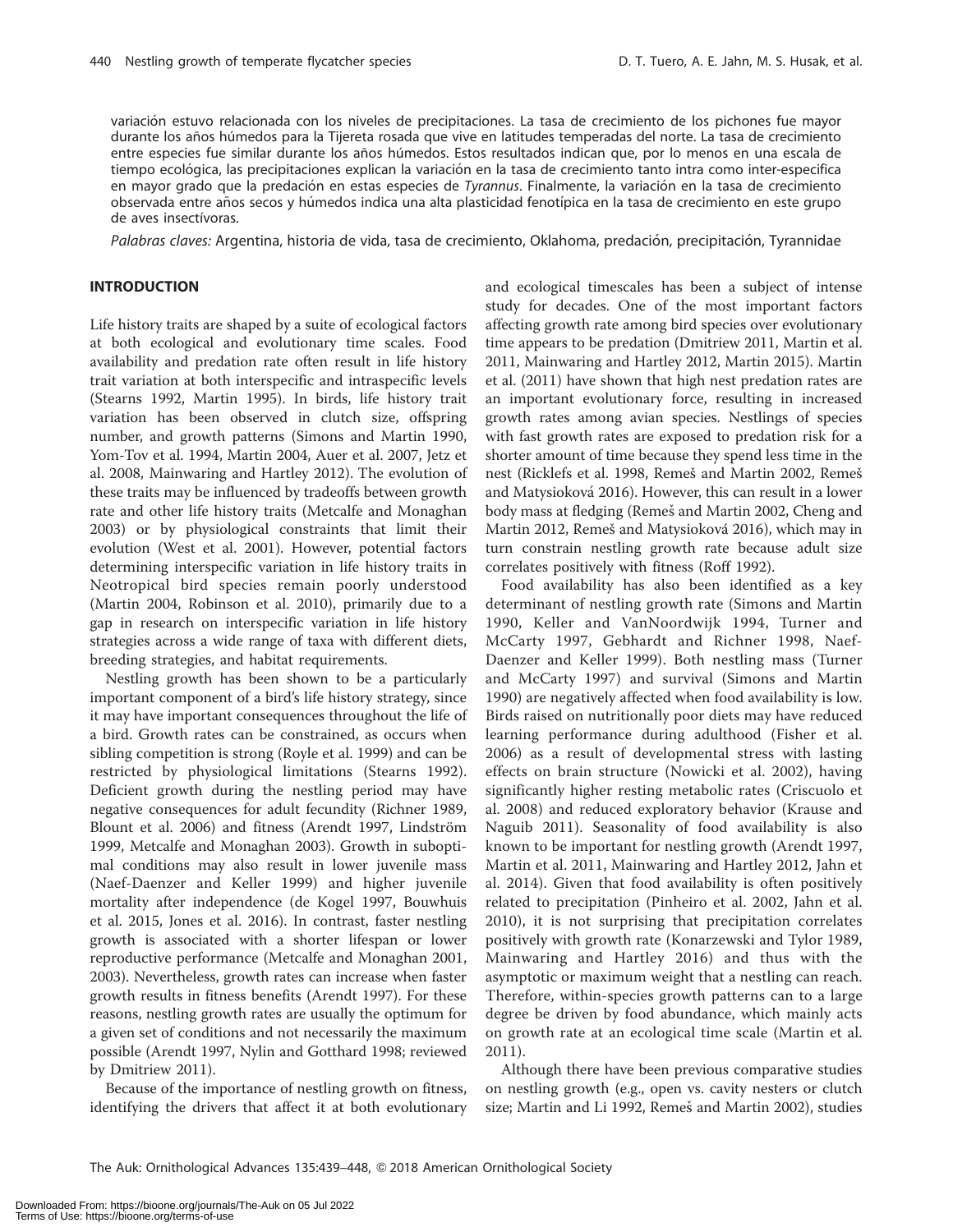about gain in mass or size in passerine nestlings have focused on differences in growth patterns between tropical- and temperate-breeding species. Indeed, decades of research have shown that tropical-breeding songbirds generally grow with a slower maximum growth rate than temperate species (e.g., Ricklefs 1976, Austin-Bythell 2006, Martin 2015), but that the 2 groups have a similar average growth rate (Martin 2015). However, species breeding at north- and south-temperate latitudes also often exhibit substantial differences in other life history strategies. For example, compared to north-temperate breeders, birds at south-temperate latitudes often have a "slow" reproductive strategy, laying smaller clutches (Yom-Tov et al. 1994, Martin et al. 2000, Martin et al. 2006, Auer et al. 2007, Jetz et al. 2008) and producing juveniles that have a long time to independence (Russell et al. 2004). Additionally, birds in each hemisphere are often under different ecological limitations. Because the Southern Hemisphere is primarily covered by water (i.e. oceans), South America's climate is more buffered than North America's, resulting in a generally milder climate (Yom-Tov et al. 1994, Dingle 2008). As a result, compared to the situation in North America, food resources for South American birds are likely to be available for a longer period of time during the breeding season. South-temperate habitats are also characterized by higher variability in net primary production than those at north-temperate latitudes, in part due to the El Niño Southern Oscillation (Goetz et al. 2000). It is therefore likely that nestling growth patterns at north- vs. south-temperate latitudes are under different selective environmental pressures.

We studied the relationship between ecological factors (i.e. predation rate and precipitation level) and nestling growth patterns of 2 New World flycatcher species (Tyrannidae) of the genus Tyrannus (T. savana and T. forficatus) breeding at temperate latitudes of South and North America. First, we tested the hypothesis that interspecific variation in nestling growth rate is driven by nest predation rate. If so, we predicted a positive relationship between nestling growth rate and nest predation rate (i.e. the species with a higher predation rate will show a faster growth rate). Second, we hypothesized that both interspecific and intraspecific variation in nestling growth rate would be affected by food availability. Tyrannus species feed primarily on flying insects during the breeding season (Fitzpatrick 1980, Murphy 1983) and multiple studies have shown that abundance of arthropod food is positively related to rainfall (Denlinger 1980, Pinheiro et al. 2002, Amorim et al. 2009, Sofaer et al. 2013b), including abundance of arthropods consumed by Tyrannus species (Jahn et al. 2010). Thus, we predicted that nestling growth rates and asymptotic weight will be higher at sites and/or years with higher levels of precipitation.

# METHODS

#### Study Sites and Species

Our south-temperate study site was Reserva Natural El Destino (35 $^{\circ}08'$ S, 57 $^{\circ}23'$ W), near the town of Magdalena, Province of Buenos Aires, Argentina. The study site primarily consists of flat, marshy grasslands mixed with old- and second-growth stands of tala (Celtis ehrenbergiana) and coronillo (Scutia buxifolia) trees. Fork-tailed Flycatchers (T. savana; hereafter FTFL) breed from central to southern South America (Marini et al. 2009, Jahn et al. 2014), migrating to northern South America to overwinter (Jahn et al. 2013b). We studied FTFLs at Reserva Natural El Destino from 2011 to 2014, during their breeding season there (November–January). Average clutch size is 3.5 (3–5) eggs and average brood size is 3.3 nestlings (Jahn et al. 2014). Adult mass at our field site is on average 30.9  $\pm$  0.2 g (n = 102; AEJ and DTT personal observations).

At north-temperate latitudes, we studied Scissor-tailed Flycatchers (T. forficatus; hereafter STFL) at Elmer Thomas Park in the town of Lawton  $(34.38^{\circ}N, 98.24^{\circ}W)$ in southwestern Oklahoma, USA, during May to July, from 2011 to 2013. This site is characterized by mowed grass and scattered trees dominated by elm (Ulmus spp.), hackberry (*C. occidentalis*), and oak (*Quercus* spp.). STFLs breed May–August in the central United States, migrating to Central America to overwinter (Fitzpatrick et al. 2004, Jahn et al. 2013a). Average clutch size is 4.7 (3–5) eggs and average brood size is 3.7 nestlings (Regosin and Pruett-Jones 1995). STFL adult mass at our field site is on average  $36.3 \pm 0.3$  g ( $n = 35$ ; AEJ personal observation). Using data collected during the 3 study years, we found that clutch sizes of the northern temperate species (STFL:  $4.46 \pm 0.07$ eggs,  $n = 48$  nests) were higher than those of the southern species (FTFL: 3.48  $\pm$  0.05 eggs,  $n = 136$  nests; ANOVA: F  $= 106.5$ , df  $= 1$  and 182,  $P < 0.01$ ); however, the 2 species had similar brood sizes (STFL: 3.1  $\pm$  0.1 nestlings,  $n = 40$ nests and FTFL:  $3.2 \pm 0.1$  nestlings,  $n = 87$  nests; ANOVA:  $F = 0.08$ , df = 1 and 127,  $P = 0.78$ ).

#### Nest Monitoring and Nestling Mass

We searched for and monitored nests throughout the breeding season at each site. We followed 151 and 34 nests of FTFL and STFL, respectively. Most nests were found during construction or with eggs. Nestlings were individually identified by marking their tarsi with 1–4 short lines, using waterproof ink. We weighed nestlings every 1–2 days to the nearest 0.1 g using a hand-held portable electronic scale (Ohaus, Parsippany, New Jersey, USA). We weighed nestlings during the morning from the first day they hatched (or, if found post-hatching, we estimated their hatch date based on the number of days elapsed between 2 consecutives nest checks or on the date when incubation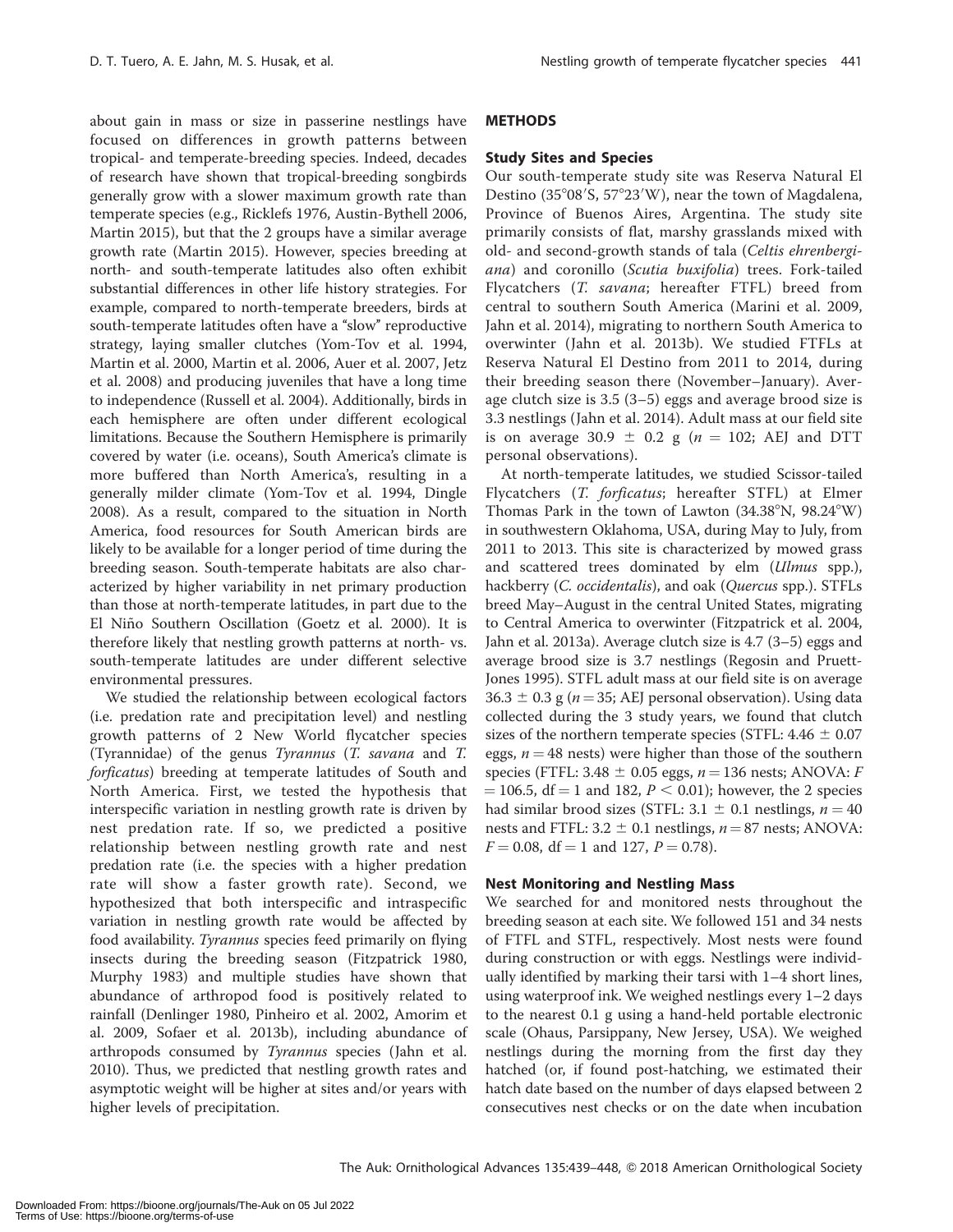started) until day 13–16 after hatching, to avoid premature fledging.

#### Ecological Measurements

We modeled daily nest survival rates (DSR) using program MARK v8.1 (White and Burnham 1999) to explore the influence of 2 covariates: species and year. We used a data set of 128 nests (34 STFL nests and 92 FTFL nests), followed until they were either successful (i.e. at least one nestling fledged), abandoned, or depredated. To carry out this analysis, we used failed nests (i.e. all eggs or nestlings disappeared between 2 consecutives visits) due to predation, and those nests for which laying date of the first egg was known. Since this is a multi-year study, we also evaluated whether DSR differed among years. An assumption to estimate DSR in MARK is that nest fates are independent (Dinsmore et al. 2002). For this reason, we excluded renesting attempts from the analysis. We evaluated models using Akaike's Information Criterion corrected for small sample sizes  $(AIC_c;$  Burnham and Anderson 2002), and present beta estimates with standard errors (SE) and confidence intervals (CI). We also calculated the nest survival of each species using the DSR obtained and the period of time from egg laying until the first nestling fledged. This period of time was 27.5 and 31 days for FTFL and STFL, respectively.

We obtained precipitation data from the Argentinean National Meteorology Service (SMN) for the southtemperate site and the Oklahoma Climatological Survey (Mesonet) weather station dataset for the north-temperate site. At both study sites, we calculated precipitation levels using cumulative rainfall during the 3 mo prior to the breeding season, and for the 3 mo corresponding to the breeding season. Precipitation levels were defined as "dry," "intermediate," or "wet" using precipitation data from 6 yr prior to the study period (i.e. 2005–2010) as a reference. A year was classified as "dry" if cumulative precipitation during the year was in the 0–25% percentile range, "intermediate" if it was in the  $26-75%$  range, and "wet" if it was in the 76–100% range.

#### Nestling Growth

To evaluate nestling growth, we fitted growth curves for the dataset as a whole to a Richards model, which is a generalization of the logistic, Gompertz, and von Bertalanffy models (Tjørve and Tjørve 2010), primarily used to describe avian growth curves (Ricklefs 1967, Tjørve and Tjørve 2010). Richards family models include a shape parameter d, associated with the inflection point of the curve,  $t_i$  (Tjørve and Tjørve 2010). Depending on the value of  $d$ , it is possible to fit the better known models mentioned above. The advantage of using a Richards model is that it does not require the assumption of a particular growth shape, such as for logistic, Gompertz,

and von Bertalanffy models. Thus, when Richards models are used, no particular growth model is assumed, as mentioned above. This is recommended for species for which no particular model has been previously found as the best to fit their growth pattern, such as in the Tyrannus species we studied. We therefore fitted growth data of nestlings that fledged to a Richards model using the parameterization proposed by Tjørve and Tjørve (2010).

The fitted body mass  $(W)$  reached at time t is:

$$
W_t=A^*\big(1+(d-1)^*e^{(-K(t-ti/d\wedge (d/(1-d))))}\big)\wedge \big(1/(1-d)\big),
$$

see Tjørve and Tjørve (2010), where A is the asymptote of the growth curve,  $K$  is the maximum relative growth rate, and  $t_i$  is the inflection point or age of maximum growth.  $K$ determines how sigmoid the curve is (Tjørve and Tjørve 2010) and is the exponential rate, whose units are 1/time, of approach from hatching to asymptotic weight (Austin et al. 2011). Also, we calculated the maximum absolute growth rate  $g_{\text{max}}$  as AK (Tjørve and Tjørve 2010). Maximum absolute growth rate is defined as the growth rate at inflection point  $t_i$  or the maximum growth rate reached during the growing period (Tjørve and Tjørve 2010).

#### Statistical Analysis

To study variation in growth trajectories between species, we used a nonlinear mixed model (NLMM; Pinheiro and Bates 2000, Sofaer et al. 2013a). This model allowed fitting our data to the Richards curve to estimate the growth parameters  $(A, K, t_i)$  and d) of each nestling, while taking into account the lack of statistical independence among data due mainly to data from nestlings that were from the same nests and data obtained from repeated measurements on the same nestling (Pinheiro and Bates 2000, Sofaer et al. 2013a). We used nestling identity and nest as random factors to estimate curve parameters  $(A, K, \text{ and } t_i)$ when fitting weight data to a Richards model using a NLMM (Pinheiro and Bates 2000, Sofaer et al. 2013a). This model also allows simultaneously testing the effects of explanatory variables on curve parameters, such that differences in growth patterns between species and potential effects of ecological variables on growth can be evaluated. To do this, we introduced species and year as explanatory variables in the model. All random or fixed factors that did not affect the curve parameters were removed from the model. We used a Gaussian family distribution for NLMM models. Brood size effects over  $g_{\text{max}}$  and A were analyzed using a linear mixed model (LMM) with a Gaussian family distribution. Nestlings were introduced as a random factor to the model. All analyses were done in R version 3.0.1 (R Core Team 2013) using the lme and nlme packages (Pinheiro et al. 2016) to conduct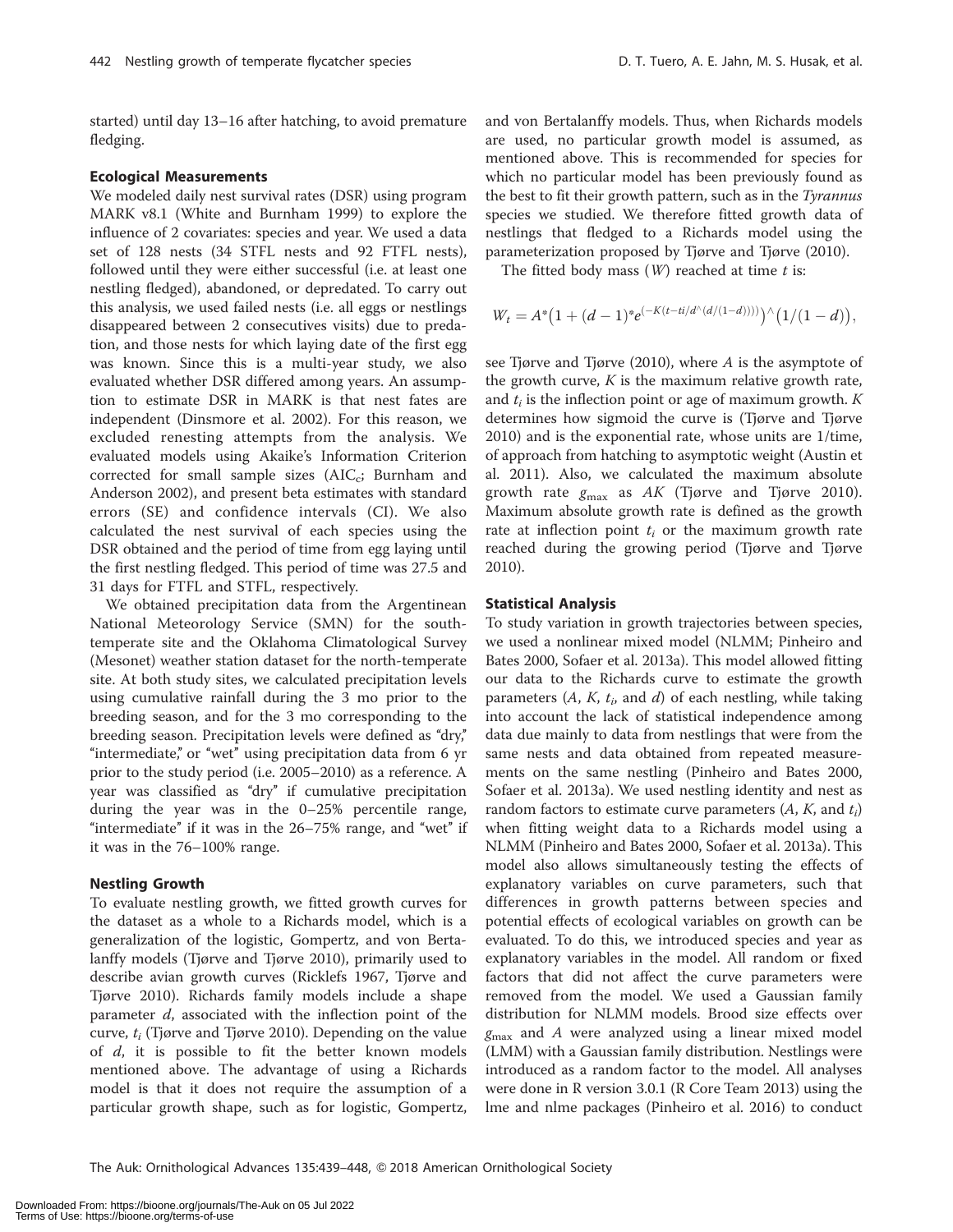

FIGURE 1. Body mass as a function of nestling age (days after hatching) during the breeding season for 2 flycatchers in the genus Tyrannus. The left and right vertical lines represent the fledging day of Fork-tailed Flycatcher and Scissor-tailed Flycatcher, respectively.

the LMM and NLMM analyses, respectively. We report results as mean  $\pm$  SE.

#### RESULTS

#### Growth Patterns Across Years

FTFL nestlings grew with a maximum absolute growth rate ( $g_{\text{max}}$ ) of 3.27  $\pm$  0.03 g day<sup>-1</sup>, their maximum relative growth rate (K) was  $0.125 \pm 0.001$  1 day<sup>-1</sup>, reaching an asymptotic weight of 26.2  $\pm$  0.2 g; STFL nestlings gained mass with a maximum absolute growth rate  $(g<sub>max</sub>)$  of 3.01  $\pm$  0.09 g day<sup>-1</sup>, the maximum relative growth rate (K) was  $0.100 \pm 0.003$  g day<sup>-1</sup>, reaching an asymptotic weight of  $30.8 \pm 0.4$  g (Figure 1).

Maximum absolute growth rate  $(g_{\text{max}})$  varied significantly with the interaction between species and year  $(LMM: F = 11.49, df = 2$  and 98,  $P < 0.001$ ; Tables 1 and 2). Also, we found significant variation during the 3 yr studied (LMM:  $F = 12.92$ , df = 2 and 98,  $P < 0.001$ ; Tables 1 and 2) and among species (LMM:  $F = 20.72$ , df = 1 and 43,  $P <$ 0.001; Tables 1 and 2). For FTFL, the maximum absolute growth rate was similar during the entire study period (LMM:  $F = 0.60$ , df = 2 and 74,  $P = 0.29$ ; Table 1). However, maximum absolute growth rate of STFL during 2013 reached the highest value in comparison to both 2011 (LMM:  $t_9 = 6.40, P < 0.001$ ; Table 1) and 2012 (LMM:  $t_9 =$ 3.98,  $P < 0.001$ ; Table 1). When we compared growth rate within year and among species during 2011, nestlings of the south-temperate species (FTFL) grew significantly faster, showing a higher maximum absolute growth rate, compared to that of the north-temperate species (LMM; STFL:  $t_{16} = 4.33$ ,  $P < 0.001$ ; Table 1). During 2012, FTFL also grew faster than STFL (LMM:  $t_{14} = 2.70$ ,  $P = 0.01$ ; Table 1). But, during 2013 FTFL and STFL showed similar maximum absolute growth rates (LMM:  $t_{14} = 2.01$ ,  $P =$ 0.07; Table 1).

Maximum relative growth rate  $(K)$  was significantly different, with an interaction between species and years (NLMM:  $F = 3.34$ ,  $P = 0.03$ ; Tables 1 and 2). Also, species (NLMM:  $F = 21.44$ , df = 1 and 1,214,  $P < 0.001$ ; Tables 1 and 2) and year (NLMM:  $F = 4.84$ , df = 2 and 1,214,  $P <$ 0.01; Tables 1 and 2) significantly affected maximum relative growth rate. Pairwise comparisons showed that nestlings of the south-temperate species (FTFL) reached a significantly higher maximum relative growth rate  $(K)$  compared to that of STFL during 2011 and 2012 (2011:  $t_{440} = 2.55$ ,  $P = 0.01$ and 2012:  $t_{420} = 4.45$ ,  $P < 0.01$ ; Table 1), with no significant difference in growth rate between the 2 species during 2013  $(t_{346} = 0.47, P = 0.63;$  Table 1). FTFL nestlings had the same maximum relative growth  $(K)$  rate during the 3 yr analyzed

**TABLE 1.** Asymptotic weight (g), maximum growth rate (g day<sup>-1</sup>), and maximum relative growth rate (1 day<sup>-1</sup>) during the breeding seasons 2011–2013 of Fork-tailed Flycatcher at Buenos Aires, Argentina, and Scissor-tailed Flycatcher at Oklahoma, USA.

| Year |                                        | Fork-tailed Flycatcher  | Scissor-tailed Flycatcher |
|------|----------------------------------------|-------------------------|---------------------------|
| 2011 | Asymptotic weight                      | $26.4 \pm 0.3$          | $29.9 \pm 0.7$            |
|      | Maximum growth rate $(q_{\text{max}})$ | $3.24 \pm 0.05$         | $2.50 \pm 0.10$           |
|      | Maximum relative growth rate $(K)$     | $0.120 \pm 0.002$       | $0.080 \pm 0.002$         |
|      | t,                                     | $5.1 \pm 0.1$           | $6.61 \pm 0.08$           |
|      | n                                      | 41 nestlings (13 nests) | 12 nestlings (5 nests)    |
| 2012 | Asymptotic weight                      | $26.3 \pm 0.3$          | $29.6 \pm 0.7$            |
|      | Maximum growth rate $(q_{\text{max}})$ | $3.34 \pm 0.05$         | $2.79 \pm 0.05$           |
|      | Maximum relative growth rate $(K)$     | $0.130 \pm 0.002$       | $0.090 \pm 0.002$         |
|      | $\tau_i$                               | $5.4 \pm 0.1$           | $5.9 \pm 0.2$             |
|      | n                                      | 41 nestlings (13 nests) | 10 nestlings (3 nests)    |
| 2013 | Asymptotic weight                      | $25.5 \pm 0.5$          | $31.9 \pm 0.7$            |
|      | Maximum growth rate $(q_{\text{max}})$ | $3.24 \pm 0.08$         | $3.62 \pm 0.05$           |
|      | Maximum relative growth rate $(K)$     | $0.130 \pm 0.003$       | $0.110 \pm 0.002$         |
|      | t <sub>i</sub>                         | 4.76 $\pm$ 0.07         | $5.4 \pm 0.1$             |
|      | n                                      | 29 nestlings (11 nests) | 14 nestlings (4 nests)    |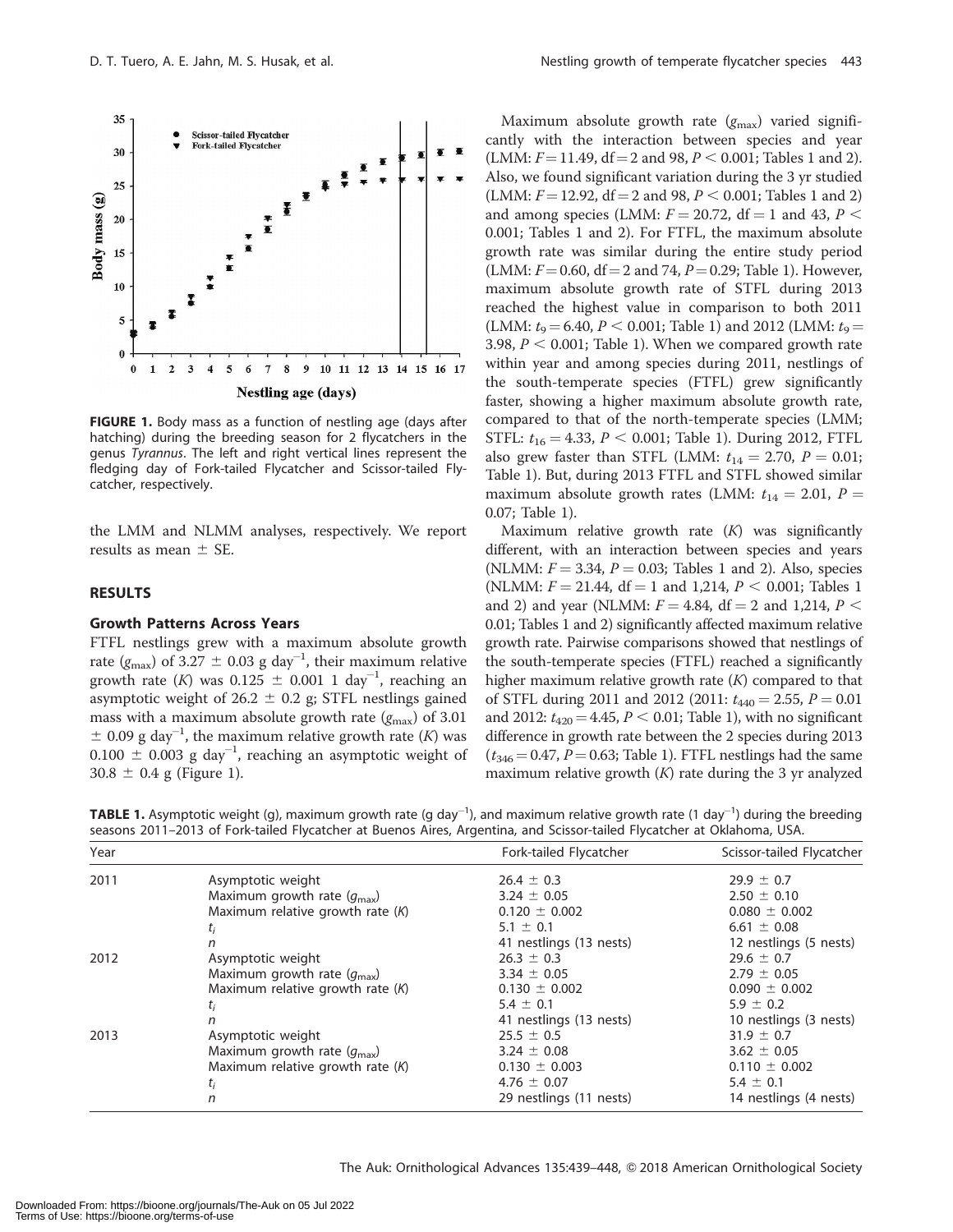TABLE 2. Final Richards's growth model of 2 species of flycatchers in the genus Tyrannus. In the initial model, Species (STFL  $=$ Scissor-tailed Flycatcher, FTFL = Fork-tailed Flycatcher) and Year (2011, 2012, 2013) are used as predictor variables, modeling A (asymptotic mass), K (maximum relative growth rate), and  $t_i$  (age at the inflection point) growth parameters; d is a shape parameter that was only modeled using Species as a predictor variable. Only significant predictor variables that remained in the final model are shown. STFL and 2011 are included in the intercept. Models were fitted as nonlinear mixed models.

| Parameter | Predictor variable          | Estimate $\pm$ SE | $t_{1214}$ | P       |
|-----------|-----------------------------|-------------------|------------|---------|
| A         | Intercept                   | $30.8 \pm 0.8$    | 37.39      | < 0.001 |
|           | Species (FTFL)              | $-4.6 \pm 0.9$    | $-5$       | < 0.001 |
| K         | Intercept                   | $0.080 \pm 0.007$ | 10.48      | < 0.001 |
|           | Species (FTFL)              | $0.042 \pm 0.009$ | 4.63       | < 0.001 |
|           | Year (2012)                 | $0.01 \pm 0.01$   | 1.08       | 0.27    |
|           | Year (2013)                 | $0.03 \pm 0.01$   | 3.1        | 0.001   |
|           | Species (FTFL): Year (2012) | $-0.007 \pm 0.01$ | $-0.53$    | 0.59    |
|           | Species (FTFL): Year (2013) | $-0.03 \pm 0.01$  | $-2.51$    | 0.01    |
| $t_i$     | Intercept                   | $6.2 \pm 0.3$     | 22.74      | < 0.001 |
|           | Species (FTFL)              | $-0.9 \pm 0.3$    | $-3.5$     | < 0.001 |
|           | Year (2012)                 | $-0.1 \pm 0.2$    | $-0.47$    | 0.63    |
|           | Year (2013)                 | $-0.6 \pm 0.2$    | $-2.44$    | 0.01    |
| d         | Intercept                   | $1.9 \pm 0.1$     | 12.77      | < 0.001 |
|           | Species (FTFL)              | $0.8 \pm 0.2$     | 3.91       | < 0.001 |

(NLMM:  $F = 0.28$ , df = 2 and 909,  $P = 0.76$ ; Table 1). However, STFL nestlings had significantly lower maximum relative growth rates in 2011 and 2012 (NLMM:  $t_{300} = 5.94$ ,  $P < 0.01$  and  $t_{300} = 3.13$ ,  $P < 0.01$ , respectively; Table 1). Also, inflection point or age of maximum growth  $(t_i)$  was significantly different among species (NLMM:  $F = 12.26$ , df  $= 2$  and 1,214,  $P < 0.001$ ; Tables 1 and 2) and years (NLMM:  $F = 3.29$ , df = 2 and 1,214,  $P = 0.04$ ; Tables 1 and 2), with a nonsignificant interaction between these variables (NLMM:  $F = 2.90$ , df = 2 and 1,212,  $P = 0.06$ ; Tables 1 and 2). FTFL reached the maximum growth rate at 5.11 days of age and STFL at 5.96 days of age.

We found a highly significant difference in asymptotic weight between species (NLMM:  $F = 25.09$ , df = 1 and 1,214,  $P < 0.001$ ; Table 2). Nestlings of STFL were heavier than FTFL during the 3 yr analyzed (Table 2). Both FTFL and STFL nestlings exhibited similar asymptotic weights during the 3 yr analyzed (NLMM:  $F = 0.30$ , df = 2 and 1,210,  $P = 0.73$ ; Table 2). Additionally, the interaction between species and year was not significant ( $F = 1.25$ , df = 2 and 1,208,  $P = 0.29$ ; Table 2). FTFL and STFL fledglings leave the nest with 84% and 80% of adult mass, respectively.

Brood size did not affect maximum absolute growth rate  $(g_{\text{max}})$  of nestlings (LMM:  $t_{115} = -0.26$ ,  $P = 0.79$ ), but negatively affected the asymptotic weight of nestlings (LMM:  $t_{101} = -3.02, P < 0.01$ ).

#### Ecological Variables

There was substantial variation in precipitation levels within and between years, as well as between sites. During the breeding season, the Argentinian study site had consistently higher levels of precipitation than the Oklahoma study site (Table 3). However, during the prebreeding period, both sites showed substantial variation in precipitation levels among years (Table 3). In Oklahoma, 2011 was an exceptionally dry year during both breeding and pre-breeding periods.

The DSR was similar for the 3 species throughout the study period. The best-fitting model was the null model of constant DSR (Table 4). The second and third models included the effect of species and year, respectively, but they were not better than the null model (Table 4). These models were only 0.28 and 1.6  $AIC_c$  units higher than the best model. Indeed, there was weak evidence of a relationship between species and nest survival, being that

TABLE 3. Precipitation levels (in mm) at 2 study sites (Argentina and Oklahoma) during the years of the study (2011–2013) and for 6 yr prior to the study (2005–2010). ''Breeding'': the 3 mo that correspond to the breeding season at each study site; ''Pre-breeding'': the 3 mo previous to the breeding season at each site; "dry": cumulative precipitation during the year was in the 0-25% percentile range; ''intermediate'': 26–75% range; ''wet'': 76–100% range, using precipitation data of the 6 yr previous to the present study.

| Total           | <b>Breeding</b> |       |       | Pre-breeding |       |       |              |           |
|-----------------|-----------------|-------|-------|--------------|-------|-------|--------------|-----------|
| Year            | 2011            | 2012  | 2013  | 2005-2010    | 2011  | 2012  | 2013         | 2005-2010 |
| Argentina       | 371.1           | 287.2 | 391.5 | 229.4        | 105.1 | 552.6 | 219.7        | 250.4     |
| Type            | Wet             | Wet   | Wet   |              | Dry   | Wet   | Intermediate |           |
| <b>Oklahoma</b> | 124.7           | 126.5 | 329.4 | 317          | 25.1  | 192.0 | 310.1        | 158.9     |
| Type            | Dry             | Dry   | Wet   |              | Dry   | Wet   | Wet          |           |

The Auk: Ornithological Advances 135:439-448, © 2018 American Ornithological Society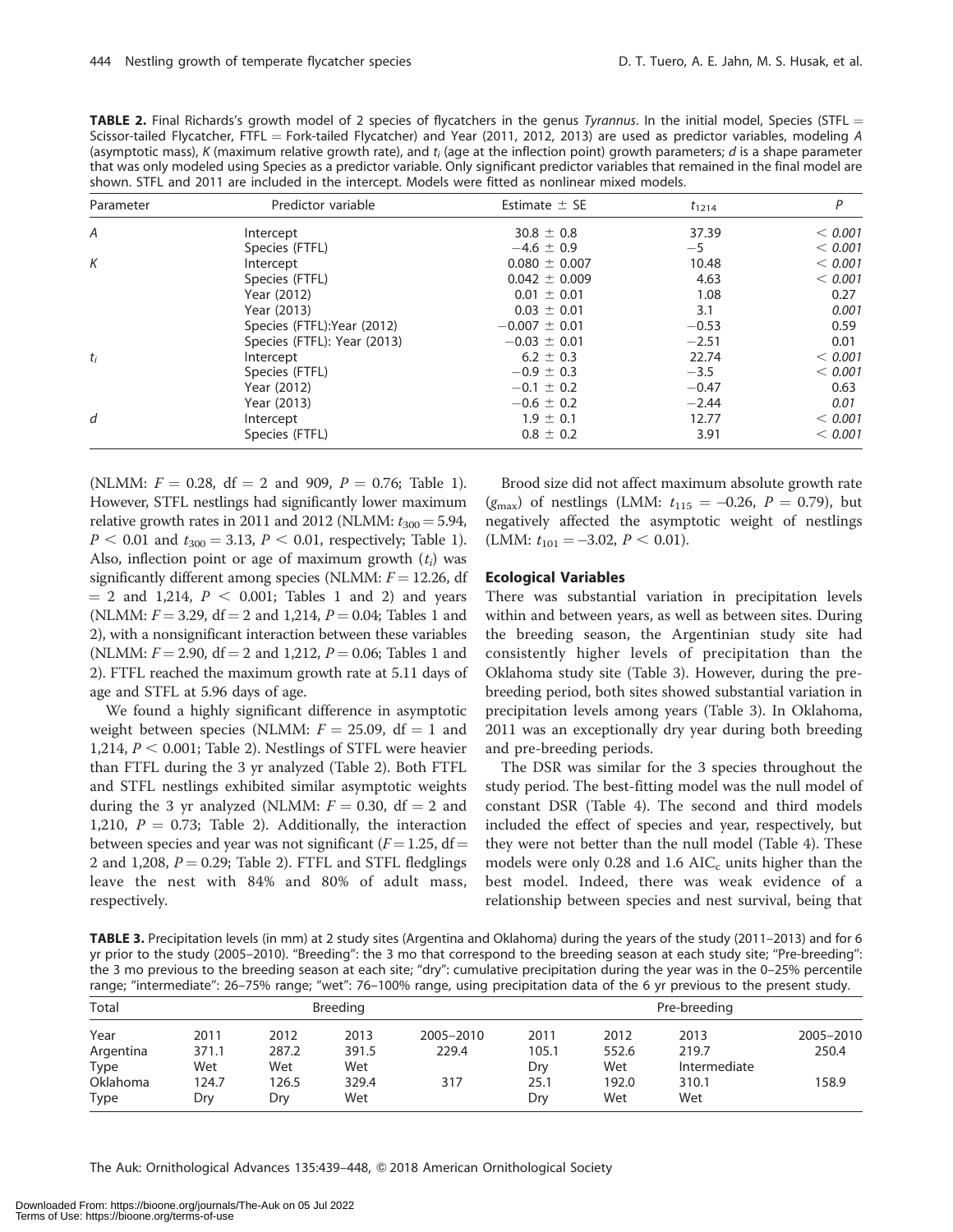TABLE 4. Support for candidate models evaluating the relationship between flycatcher daily survival rates (DSR) and covariates (year of study and species). Models are ranked according to second-order Akaike's Information Criterion corrected for small sample size (AIC<sub>c</sub>); K is the number of parameters in the model,  $\Delta AIC_c$  is the difference between the AIC<sub>c</sub> value for the current model and the model with the lowest AIC<sub>c</sub>, and w<sub>i</sub> is the model Akaike weight, a measure of each model's relative support within the set of candidate models. S(.) is the general model that assumes a constant DSR among nests and over time.

| Model               | $AIC_{c}$ | $\Delta$ AIC <sub>c</sub> | $W_i$ |
|---------------------|-----------|---------------------------|-------|
| S(.)                | 493       |                           | 0.33  |
| S(Species)          | 493.3     | 0.28                      | 0.29  |
| S(Year)             | 494.6     | 1.64                      | 0.14  |
| $S(Species + Year)$ | 495.08    | 2.07                      | 0.12  |
| S(Species*Year)     | 495.09    | 2.08                      | 0.11  |

the 95% CIs for this effect included zero (Beta coefficient:  $0.25 \pm 0.15$ , Inf.:  $-0.03$ , Sup.: 0.54). The DSR for FTFL and STFL was 0.97 and 0.98, respectively, and the nest survival probability of FTFL and STFL was 42.9% and 50.2%, respectively.

## **DISCUSSION**

We found that growth rates (maximum absolute and relative growth rate) of the north-temperate species, Scissor-tailed Flycatcher, were higher during the year with the highest rainfall (2013), supporting the hypothesis that precipitation levels, a proxy of food availability, affect nestling growth rate in Tyrannus species. However, the asymptotic weight of Scissor-tailed Flycatcher was similar in dry vs. wet years, which does not support the prediction that nestling asymptotic weights should be higher in years with higher precipitation levels. Maximum (absolute and relative) growth rates of STFL were associated with rainfall level during each year, supporting the prediction that nestling growth rates should be higher at sites and years with higher precipitation levels. At the south-temperate site, precipitation levels were similar during the 3 yr studied, such that it was not possible to assess the effects of rainfall on growth rate in Fork-tailed Flycatchers. Additionally, our results showed similar maximum growth rate (absolute and relative) among species during a specific year (2013), indicating similar growth pattern in these species. The asymptotic weight of Fork-tailed Flycatcher was similar in dry and wet years, not supporting the prediction that nestling asymptotic weights should be higher in years with higher precipitation levels. Although further studies are needed to evaluate the generality of these results, our data suggest that mass gain in flycatchers is highly plastic between seasons for a given population, as well as between species, and that food availability is an important proximate factor driving growth rates in flycatchers. This is to the best of our knowledge the first study demonstrating these patterns between north- and south-temperate breeding passerines.

Although DSR was similar among species and during the 3 yr analyzed, there were differences in growth patterns among species, providing no support for the prediction that nest predation affects nestling growth rates. These results differ from those of most previous studies on the effects of predation on avian growth rates (e.g., Martin et al. 2011). However, the effects of nest predation can be expressed not only via phenotypic plasticity, but also through evolved responses. Given that the effects of predation on growth could be more relevant across longer time periods, further comparative research on a large number of nests across longer periods of time could shed important insights on the selective pressures molding nestling growth rates.

The association between nestling growth rates and rainfall in our study is similar to that found previously for Western Kingbirds (T. verticalis), which exhibit a positive relationship between nestling growth rates and rainfall during the winter previous to the breeding season, and with insect food abundance during the breeding season (Blancher and Robertson 1987). Variation in prey abundance greatly impacts the foraging behavior of Tyrannus species (Foreman 1978, Blancher and Robertson 1987, Murphy 1987) and at least in some years may be positively related to clutch size in Fork-tailed Flycatchers (Jahn et al. 2014). Thus, arthropod abundance as mediated by climate appears to play an important role in driving productivity in Tyrannus, although its effects may be highly variable between years.

Although not detected in our study, too much precipitation or a combination of low temperatures and precipitation during the nesting period can be detrimental. For example, nestling feeding rates of Eastern Kingbirds (T. tyrannus) drop during cool, wet weather, likely due to lower adult foraging efficiency (Murphy 1983, Rosa and Murphy 1994), although high temperatures can also result in a slower mass gain in this species (Murphy 1985). Similarly, in Pied Flycatchers (Ficedula hypoleuca), nestling growth rates are positively related with temperature and negatively associated with precipitation, likely due to reduced insect food availability during rain (Sanz 1995).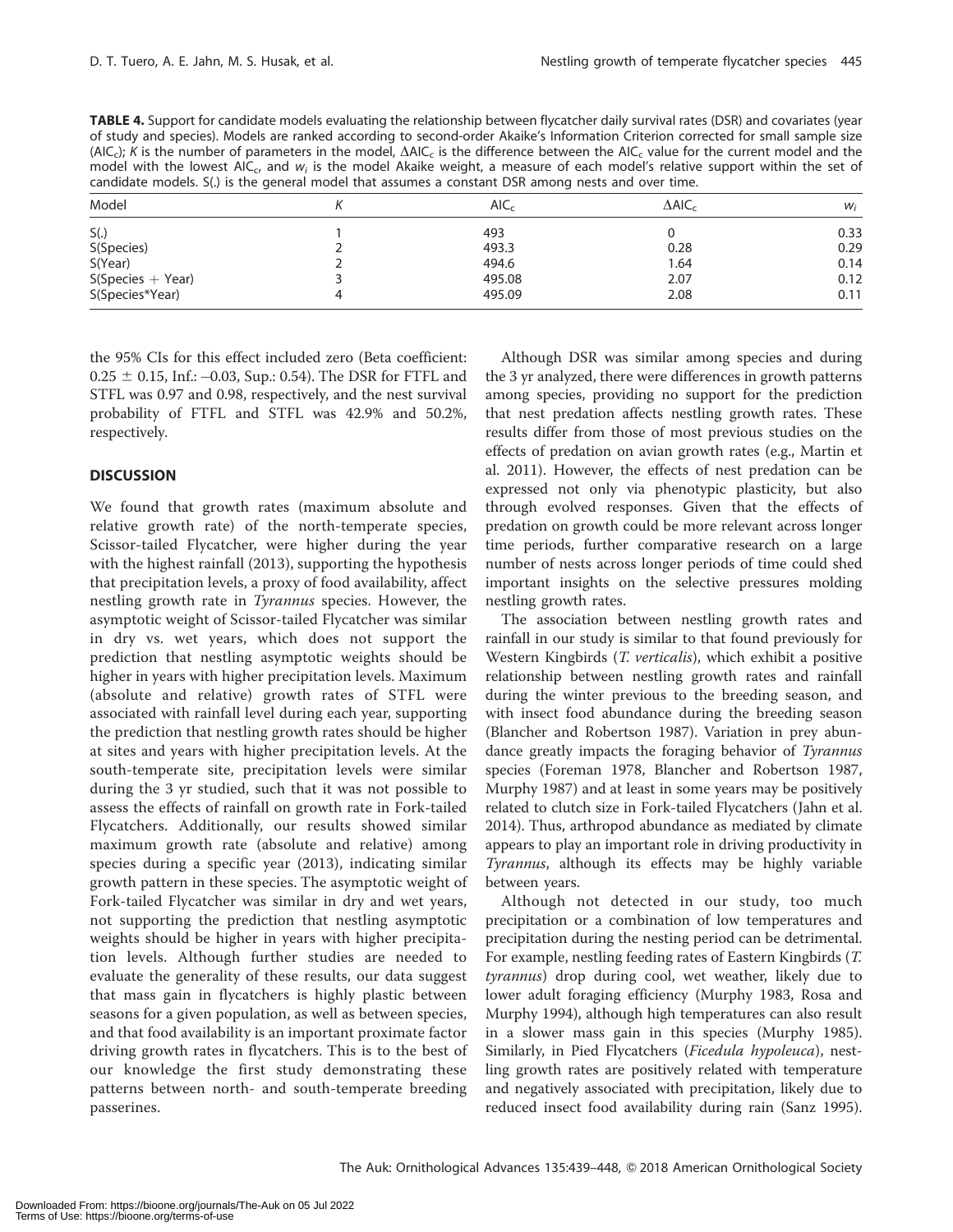Likewise, tits (Parus spp.) exhibit slower nestling growth rates during rainy weather (Keller and van Noordwijk 1994). How weather impacts food availability for birds with different diets and environments (e.g., north- vs. southtemperate latitudes) is still poorly understood. Given that rainfall likely impacts the availability of different types of food resources in different ways, the varying effect of precipitation on the growth of Tyrannus vs. tit nestlings may in large part be as a result of dietary differences (i.e. tits feed primarily on caterpillars [Naef-Daenzer and Keller 1999], whereas Tyrannus species primarily feed on aerial arthropods [Fitzpatrick 1980]).

There still exist large gaps in our understanding of the relationship between growth rates, environmental pressures, and fitness, and therefore in our knowledge of life history evolution and diversification (Dmitriew 2011). Future studies should attempt to understand the specific mechanisms underpinning the relationship between an individual bird's growth as a nestling (including the growth of different body components, such as wings and feathers) and its fitness later in life. Further research on the mechanisms underpinning nestling growth rates, as well as the fitness consequences of employing a given growth strategy under different selective pressures, is timely in terms of developing a comprehensive understanding of avian life history evolution across the planet.

#### ACKNOWLEDGMENTS

We are grateful to Michael Murphy and the anonymous reviewers for many useful comments that greatly improved the manuscript. We also thank numerous research assistants who made this study possible. We thank the Fundación Elsa Shaw de Pearson for providing logistical support.

Funding statement: This study was funded by the George Miksch Sutton Scholarship in Avian Biology through the University of Oklahoma to D.V.R., the National Geographic Society (Nos. 8444-08 and 8953-11), Optics for the Tropics, Consejo Nacional de Investigaciones Científicas y Técnicas (CONICET-Argentina), a National Science Foundation International Research Fellowship to A.E.J. (IRFP-0965213), and the Fundação de Amparo à Pesquisa do Estado de São Paulo (#2012/17225-2).

Ethics statement: Research was conducted under authorization of the Oklahoma Department of Wildlife Conservation, and in Argentina from Departamento de Flora y Fauna, Provincia de Buenos Aires (Disposición 256/11 and 52/14). This research was conducted in compliance with the ABS/ ASAB guidelines for ethical treatment of animals.

Author contributions: D.T.T. and A.E.J. conceived the idea, design, experiment (supervised research, formulated question or hypothesis). D.T.T., A.E.J., M.S.H., D.V.R., D.A.M., F.P., T.J.M., A.Q., and J.Q.V. performed the experiments (collected data, conducted the research). D.T.T., A.E.J., M.S.H., D.V.R., and J.C.R. wrote the paper. 4. D.T.T. and A.E.J. developed or designed the methods. D.T.T. and M.D. analyzed the data.

D.T.T., A.E.J., M.S.H., D.V.R., and J.C.R. contributed substantial materials, resources, or funding.

## LITERATURE CITED

- Amorim, F. W., R. S. DeÁvila, Jr., A. J. A. De Camargo, A. L. Vieira, and P. E. Oliveira (2009). A hawkmoth crossroads? Species richness, seasonality and biogeographical affinities of Sphingidae in a Brazilian Cerrado. Journal of Biogeography 36:662– 674.
- Arendt, J. D. (1997). Intrinsic growth rates: An integration across taxa. Quarterly Review of Biology 72:149–177.
- Auer, S. K., R. D. Bassar, J. J. Fontaine, and T. E. Martin (2007). Breeding biology of passerines in a subtropical montane forest in northwestern Argentina. The Condor 109:321–333.
- Austin, S. H., Rodden Robinson, T. W. D. Robinson, and R. E. Ricklefs (2011). Potential biases in estimating the rate parameter of sigmoid growth functions. Methods in Ecology and Evolution 2:43–51.
- Austin-Bythell, S. H. (2006). Growth and development of temperate and tropical passerines of the New World: A life history perspective. M.S. thesis, Oregon State University, Corvallis, OR, USA.
- Blancher, P. J., and R. J. Robertson (1987). Effect of food supply on the breeding biology of Western Kingbirds. Ecology 68: 723–732.
- Blount, J. D., N. B. Metcalfe, K. E. Arnold, P. F. Surai, and P. Monaghan (2006). Effects of neonatal nutrition on adult reproduction in a passerine bird. Ibis 148:509–514.
- Bouwhuis, S., O. Vedder, C. J. Garroway, and B. C. Sheldon (2015). Ecological causes of multilevel covariance between size and first-year survival in a wild bird population. Journal of Animal Ecology 84:208–218.
- Burnham, K. P., and D. R. Anderson (2002). Model Selection and Multimodel Inference: A Practical Information–Theoretic Approach. Springer-Verlag, New York, NY, USA.
- Cheng, Y., and T. E. Martin (2012). Nest predation risk and growth strategies of passerine species: Grow fast or develop traits to escape risk? The American Naturalist 180:285–295.
- Criscuolo, F., P. Monaghan, L. Nasir, and N. B. Metcalfe (2008). Early nutrition and phenotypic development: 'Catch-up' growth leads to elevated metabolic rate in adulthood. Proceedings of the Royal Society of London, Series B 275: 1565–1570.
- de Kogel, C. H. (1997). Long-term effects of brood size manipulation on morphological development and sexspecific mortality of offspring. Journal of Animal Ecology 66:167–178.
- Denlinger, D. L. (1980). Seasonal and annual variation of insect abundance in the Nairobi National Park, Kenya. Biotropica 12: 100–106.
- Dingle, H. (2008). Bird migration in the southern hemisphere: A review comparing continents. Emu 108:341–359.
- Dinsmore, S. J., G. C. White, and F. L. Knopf (2002). Advanced techniques for modeling nest survival. Ecology 94:3476– 3488.
- Dmitriew, C. M. (2011). The evolution of growth trajectories: What limits growth rate? Biological Reviews 86:97–116.
- Fisher, M. O., R. G. Nager, and P. Monaghan (2006). Compensatory growth impairs adult cognitive performance. PLOS Biology 4(8):e251.

The Auk: Ornithological Advances 135:439-448, © 2018 American Ornithological Society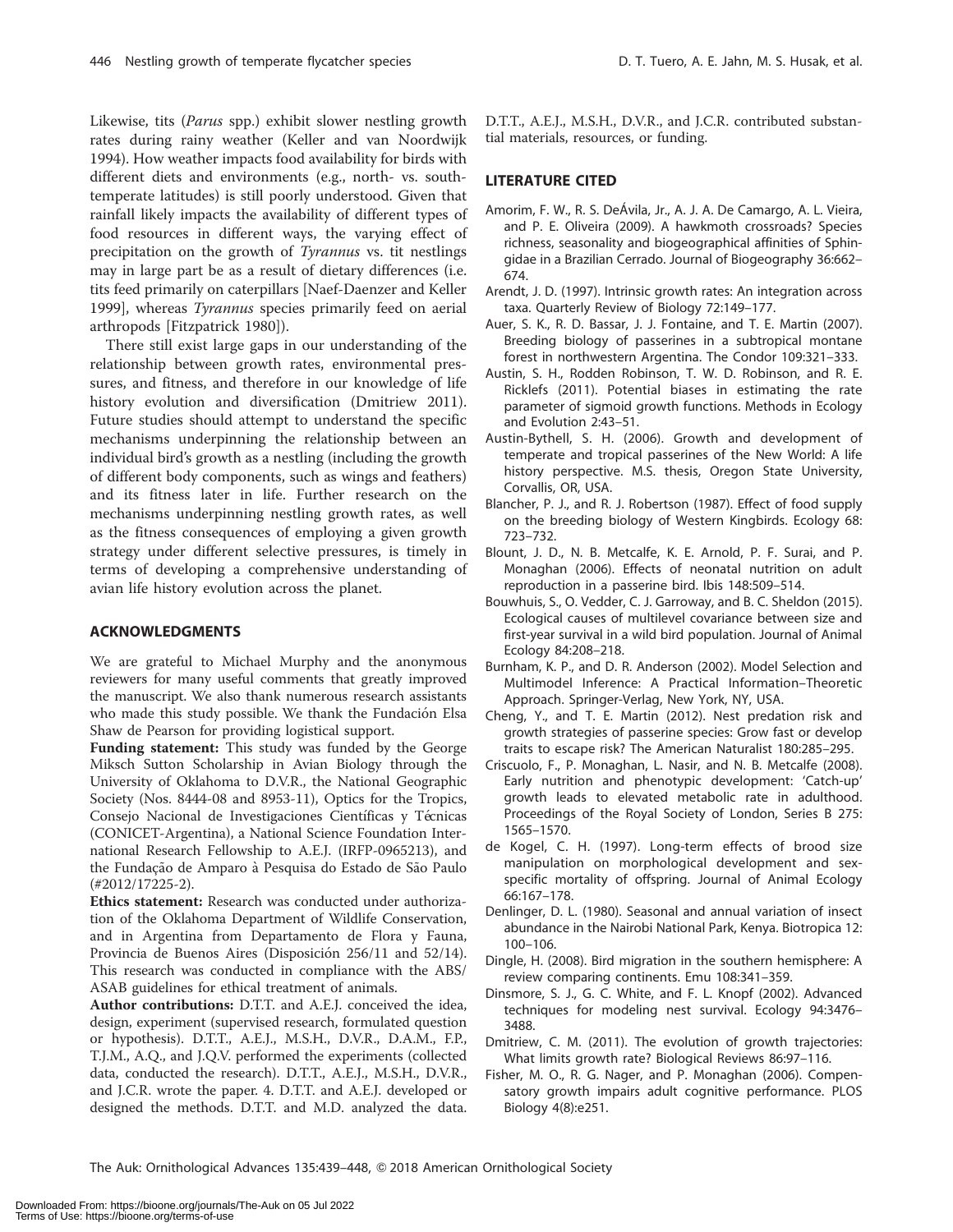- Fitzpatrick, J. W. (1980). Foraging behavior of Neotropical tyrant flycatchers. The Condor 82:43–57.
- Fitzpatrick, J. W., J. M. Bates, K. S. Bostwick, I. C. Caballero, B. M. Clock, A. Farnsworth, P. A. Hosner, L. Joseph, G. Langham, D. J. Lebbin, J. A. Mobley, et al. (2004). Family Tyrannidae (Tyrant-Flycatchers). In Handbook of the Birds of the World: Vol. 9 Cotingas to Pipits and Wagtails (del Hoyo, J. A. Elliott, and D. A. Christie, Editors). Lynx Editions, Barcelona, Spain. pp. 289–290.
- Foreman, L. D. (1978). Activity patterns and foraging behavior of the Scissor-tailed Flycatcher (Muscivora forficata). Ph.D. dissertation, Texas A&M University, College Station, TX, USA.
- Gebhardt-Henrich, S., and H. Richner (1998). Causes of growth variation and its consequences for fitness. In Avian Growth and Development: Evolution Within the Altricial–Precocial Spectrum (J. M. Starck and R. E. Ricklefs, Editors). Oxford University Press, Oxford, UK. pp. 324–339.
- Goetz, S. J., S. D. Prince, J. Small, and A. C. R. Gleason (2000). Interannual variability of global terrestrial primary production: Results of a model driven with satellite observations. Journal of Geophysical Research 105:20077–20091.
- Jahn, A. E., V. R. Cueto, J. W. Fox, M. S. Husak, D. H. Kim, D. V. Landoll, J. P. Ledezma, H. K. LePage, D. J. Levey, M. T. Murphy, and R. B. Renfrew (2013a). Migration timing and wintering areas of three species of Tyrannus flycatchers breeding in the Great Plains of North America. The Auk 130:247–257.
- Jahn, A. E., D. J. Levey, V. R. Cueto, J. P. Ledezma, D. T. Tuero, J. W. Fox, and D. Masson (2013b). Long-distance bird migration within South America revealed by light-level geolocators. The Auk 130:223–229.
- Jahn, A. E., D. J. Levey, A. M. Mamani, M. Saldias, A. Alcoba, M. J. Ledezma, B. Flores, J. Q. Vidoz, and F. Hilarion (2010). Seasonal differences in rainfall, food availability, and the foraging behavior of Tropical Kingbirds in the southern Amazon Basin. Journal of Field Ornithology 81:340–348.
- Jahn, A. E., D. T. Tuero, A. M. Mamani, V. Bejarano, D. Masson, and E. Aguilar (2014). Drivers of clutch size in Fork-tailed Flycatchers (Tyrannus savana) at temperate and tropical latitudes in South America. Emu 114:337–342.
- Jetz, W., C. H. Sekercioglu, and K. Bohning-Gaese (2008). The worldwide variation in avian clutch size across species and space. PLOS Biology 6(12):e303.
- Jones, T. M., M. P. Ward, T. J. Benson, and J. D. Brawn (2016). Variation in nestling body condition and wing development predict cause specific mortality in fledgling Dickcissels. Journal of Avian Biology 48:439–447.
- Keller, L. F., and A. J. Van Noordwijk (1994). Effects of local environmental conditions on nestling growth in the Great Tit Parus major L. Ardea 82:349–362.
- Konarzewski, M., and J. R. E. Tylor (1989). The influence of weather conditions on growth of Little Auk Alle alle chicks. Ornis Scandinavica 20:112–116.
- Krause, E. T., and M. Naguib (2011). Compensatory growth affects exploratory behaviour in Zebra Finches (Taeniopygia guttata). Animal Behaviour 81:1295–1300.
- Lindström, J. (1999). Early development and fitness in birds and mammals. Trends in Ecology & Evolution 14:343–348.
- Mainwaring, M. C., and I. R. Hartley (2012). Causes and consequences of differential growth in birds: A behavioral perspective. In Advances in the Study of Behavior, Vol. 44 (H. J. Brockmann, T. J. Roper, M. Naguib, J. C. Mitani, and L. W.

Simmons, Editors). Academic Press, Elsevier, London, UK. pp. 225–277.

- Mainwaring, M. C., and I. R. Hartley (2016). Local weather conditions have complex effects on the growth of Blue Tit nestlings. Journal of Thermal Biology 60:12–19.
- Marini, M. Â., Y. Lobo, L. Esteves Lopes, L. Fernandes França, and L. Vieira de Paiva (2009). Biologia reprodutiva de Tyrannus savana (Aves, Tyrannidae) em cerrado do Brasil Central. Biota Neotropica 9:55–63.
- Martin, T. E. (1995). Avian life history evolution in relation to nest sites, nest predation and food. Ecological Monographs 65: 101–127.
- Martin, T. E. (2004). Avian life-history evolution has an eminent past: Does it have a bright future? The Auk 121:289–301.
- Martin, T. E. (2015). Age-related mortality explains life history strategies of tropical and temperate songbirds. Science 349: 966–970.
- Martin, T. E., R. D. Bassar, S. K. Bassar, J. J. Fontaine, P. Lloyd, H. Mathewson, A. Niklison, and A. Chalfoun (2006). Life history and ecological correlates of geographic variation in egg and clutch mass among passerine species. Evolution 60:390–398.
- Martin, T. E., and P. Li (1992). Life history traits of open- vs cavitynesting birds. Ecology 73:576–592.
- Martin, T. E., P. Lloyd, C. Bosque, D. C. Barton, A. L. Biancucci, and Y. R. Cheng (2011). Growth rate variation among passerine species in tropical and temperate sites: An antagonistic interaction between parental food provisioning and nest predation risk. Evolution 65:1607–1622.
- Martin, T. E., P. R. Martin, C. R. Olson, B. J. Heidinger, and J. J. Fontain (2000). Parental care and clutch sizes in North and South American birds. Science 287:1482–1485.
- Metcalfe, N. B., and P. Monaghan (2001). Compensation for a bad start: Grow now, pay later? Trends in Ecology & Evolution 16: 254–260.
- Metcalfe, N. B., and P. Monaghan (2003). Growth versus lifespan: Perspectives from evolutionary ecology. Experimental Gerontology 38:935–940.
- Murphy, M. T. (1983). Clutch size in the Eastern Kingbird: Factors affecting nestling survival. The Auk 85:326–334.
- Murphy, M. T. (1985). Nestling Eastern Kingbird growth: Effects of initial size and ambient temperature. Ecology 66:162–170.
- Murphy, M. T. (1987). The impact of weather on kingbird foraging behavior. The Condor 89:721–730.
- Naef-Daenzer, B., and L. F. Keller (1999). The foraging performance of Great and Blue tits (Parus major and P. caeruleus) in relation to caterpillar development, and its consequences for nestling growth and fledging weight. Journal of Animal Ecology 68:708–718.
- Nylin, S., and K. Gotthard (1998). Plasticity in life-history traits. Annual Review of Entomology 43:63–83.
- Nowicki, S., W. A. Searcy, and S. Peters (2002). Brain development, song learning and mate choice in birds: A review and experimental test of the ''nutritional stress hypothesis.'' Journal of Comparative Physiology A 188:1003–1014.
- Pinheiro, F., I. R. Diniz, D. Coelho, and M. P. S. Bandeira (2002). Seasonal pattern of insect abundance in the Brazilian cerrado. Austral Ecology 27:132–136.
- Pinheiro, J. C., and D. M. Bates (2000). Mixed-effects models in S and S-Plus. Springer, Berlin, Germany.
- Pinheiro, J. C., D. M. Bates, S. DebRoy, D. Sarkar, and R Development Core Team (2016). nlme: linear and nonlinear